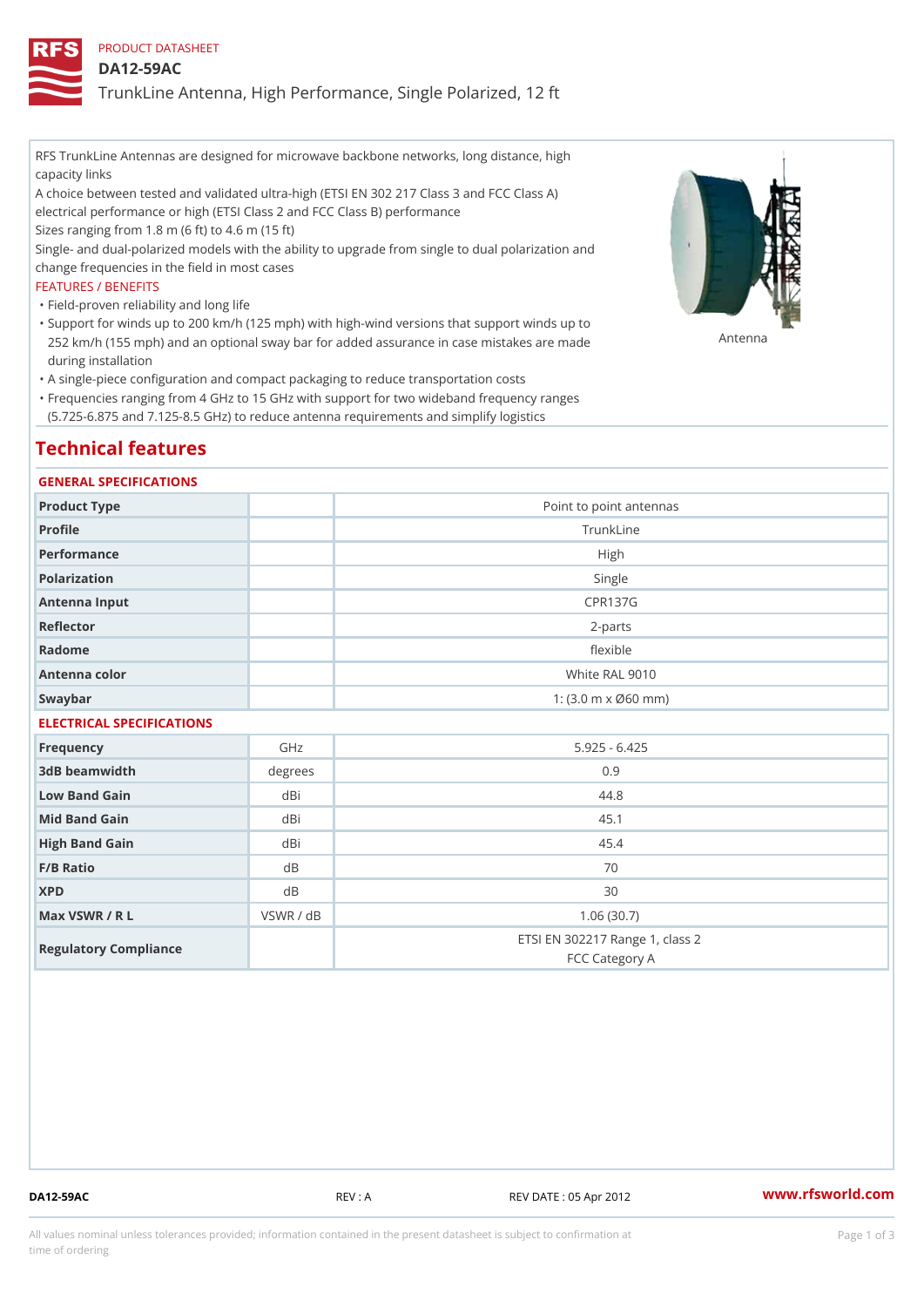# PRODUCT DATASHEET

DA12-59AC

TrunkLine Antenna, High Performance, Single Polarized, 12 ft

| MECHANICAL SPECIFICATIONS                                          |                        |              |                                     |                                                                          |
|--------------------------------------------------------------------|------------------------|--------------|-------------------------------------|--------------------------------------------------------------------------|
| Diameter                                                           |                        | ft $(m)$     | 12(3.7)                             |                                                                          |
| Elevation Adjustment                                               |                        | degrees      | ± 5                                 |                                                                          |
| Azimuth Adjustment                                                 |                        | degrees      | ± 5                                 |                                                                          |
| Polarization Adjustment                                            |                        | degrees      | ± 5                                 |                                                                          |
| Mounting Pipe Diameter<br>minimum                                  |                        | $mm$ (in)    | 114(4.5)                            |                                                                          |
| Mounting Pipe Diameter<br>maximum                                  |                        | $mm$ (in)    | 114(4.5)                            |                                                                          |
| Approximate Weight                                                 |                        | kg (lb)      | 420 (924)                           |                                                                          |
|                                                                    | Survival Windspeed     |              | $km/h$ (mph)<br>200 (125)           |                                                                          |
| Operational Windspeed                                              |                        | $km/h$ (mph) | 190 (118)                           |                                                                          |
| <b>STRUCTURE</b>                                                   |                        |              |                                     |                                                                          |
| Radome Material                                                    |                        |              | PVC coated fabric                   |                                                                          |
| FURTHER ACCESSORIES                                                |                        |              |                                     |                                                                          |
| optional Swaybar                                                   |                        |              | 1: SMA-SK-60-3000A (3.0 m x Ø60 mm) |                                                                          |
| Further Accessories                                                |                        |              |                                     | SMA-WK-12: Wind Kit<br>SMA-SKO-UNIVERSAL-L : Universal sway bar fixation |
| MOUNTOUTLINE                                                       |                        |              |                                     |                                                                          |
| Dimension A                                                        | m <sub>m</sub><br>(in) |              | 3800 (150)                          |                                                                          |
| $Dimension_B$                                                      | m m<br>(in)            |              | 1880()                              |                                                                          |
| $Dimension_C$                                                      | m m<br>(in)            |              | 670 (26.5)                          |                                                                          |
| $Dim_D - D -$<br>$114$ m m (4.5 _ ir ) $\sqrt{$ im $\cdot$ $\cdot$ | m <sub>m</sub>         |              | 190(7.5)                            |                                                                          |
| <b>B</b> the control of the control                                | m m                    |              | 07011177                            |                                                                          |

Dimension\_F m<sub>m</sub> (in) 1580 (62.5)

(in)

Dimension\_E

370 (14.57)

DA12-59AC REV : A REV DATE : 05 Apr 2012 [www.](https://www.rfsworld.com)rfsworld.com